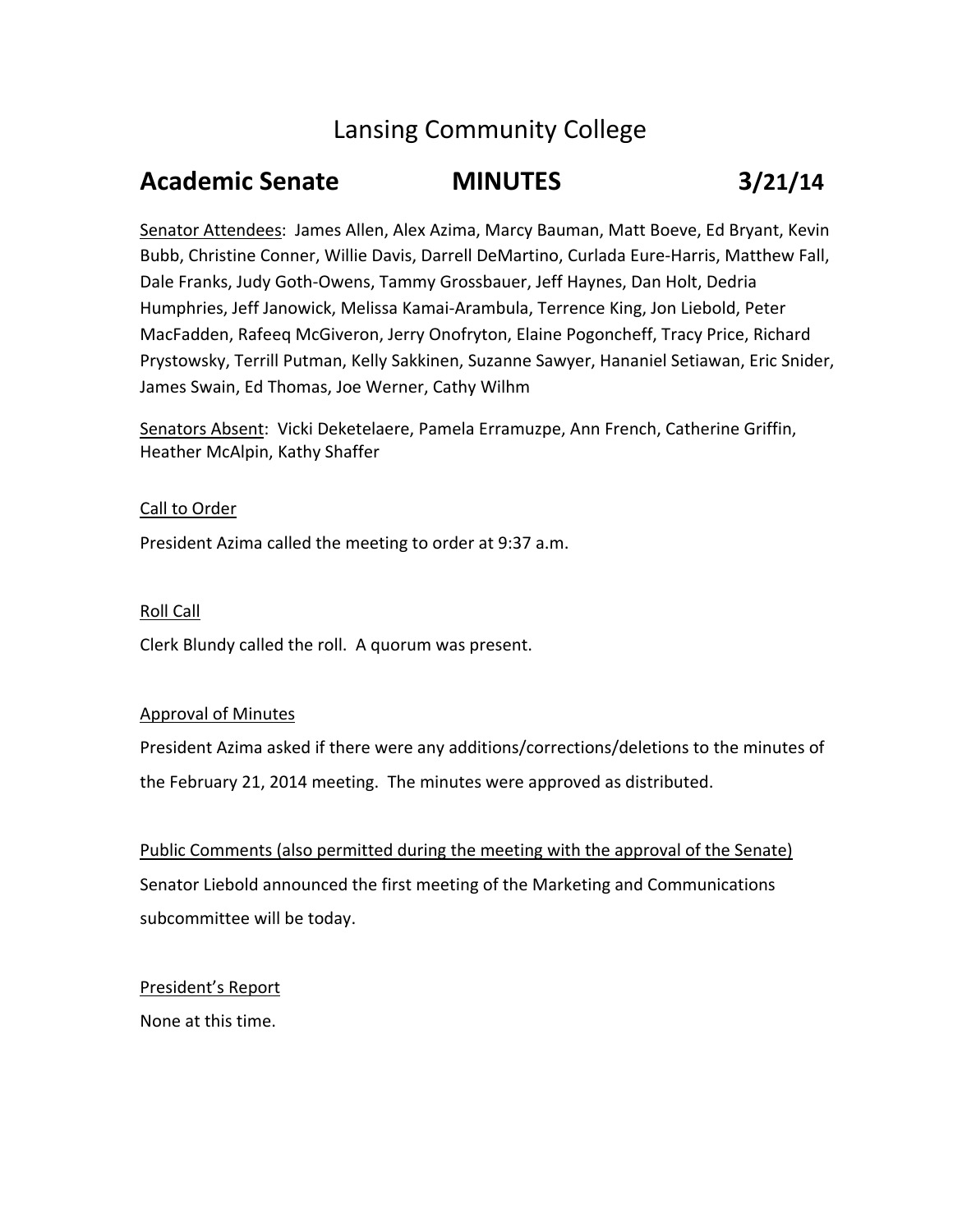### Provost's Report

- ‐ Provost Prystowsky reported that James Bender gave update to the board at their last meeting regarding veterans. Currently the veterans have a space in the Continental Building, but the college is working on getting dedicated staff and an official Veteran Services Center to better meet the unique needs of veterans.
- ‐ Faculty Professional Activity days on May 14 and 15 will include a State of Academic and Student Affairs presentation, including a panel update to faculty on PQIP, professional activities and duties, Q&A, etc. It was suggested an update of G2C and ATD also be included. Please send President Azima any other topics you would like covered at these PA days.
- ‐ Provost Prystowsky indicated there is an Achieving the Dream site visit coming up April 22-23. It was suggested that the Senate have an opportunity to meet with the coaches.

### Action Items

 Curriculum Committee Discussion & Motion to Approve the MTA List – Senator and Curriculum Committee Chair Ed Thomas, and Joan Hartwig, Post‐Secondary Articulation Coordinator

Senator Thomas updated the Senate on the activities of the Curriculum Committee. This group has been revamped, including how they accept proposals for new courses, etc. Subcommittees have been created to accomplish all the tasks. The Michigan Transfer Agreement (MTA) project has been challenging. MACRAO Transfer Agreement is going away, and the MTA provides the new freshmen/sophomore general education requirements. This is driven by the State of Michigan and will become effective for new students in Fall 2014. The MTA subcommittee has compiled a list of courses to be part of the MTA. LCC has signed on as both as a sending and a receiving institution.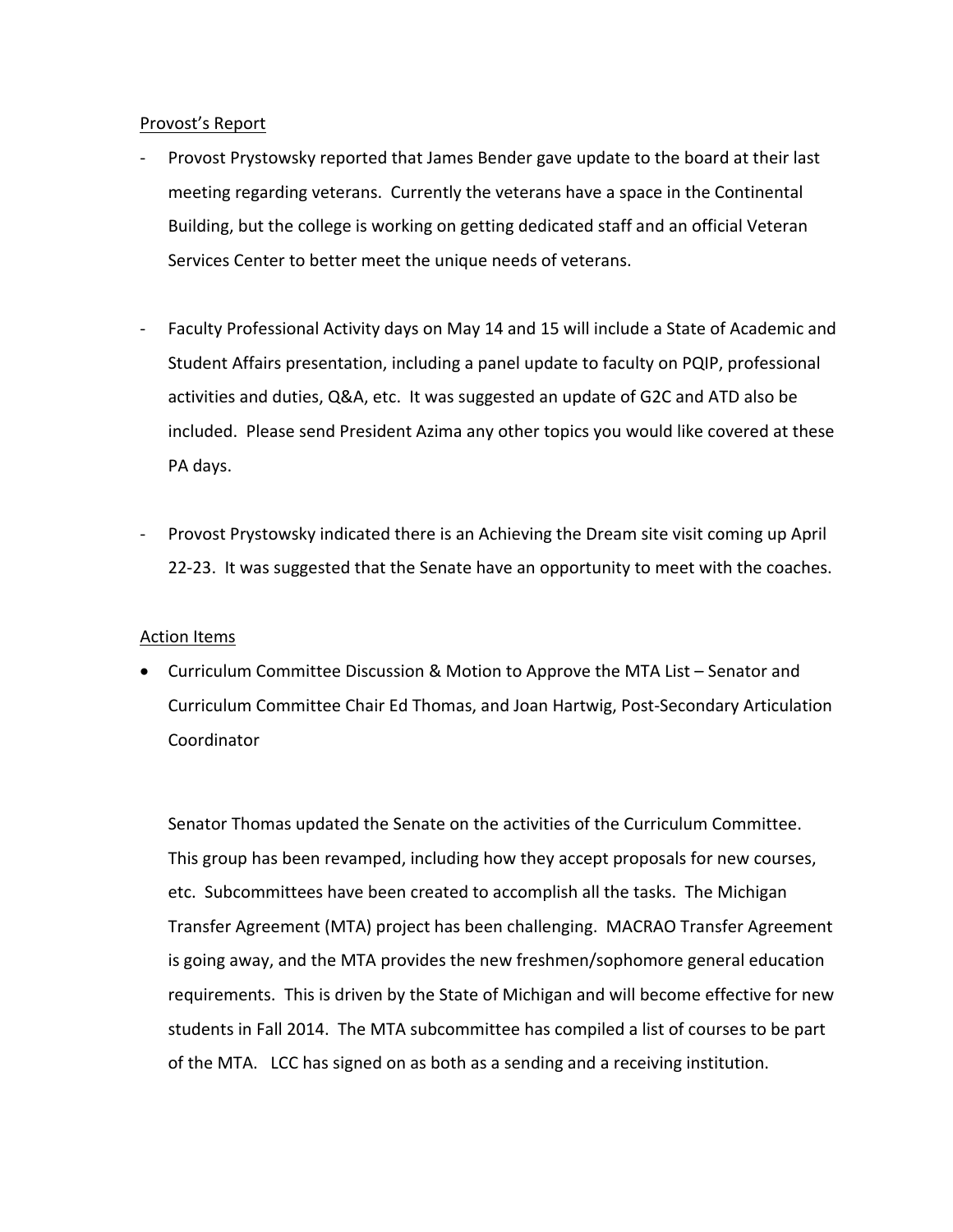Joan Hartwig introduced herself and recognized those on the MTA subcommittee, Mark Kelland, Rafeeq McGiveron, Ellen Gallavan, Doug Klein, and Kathy Shell. She gave an update on the history of the lead-up to the MTA. She then directed the Senate's attention to the document prepared by the subcommittee and send via email from President Azima prior to the meeting, listing the courses recommended for MTA Consideration. Many of the courses were taken from the previous MACRAO agreement and the Subcommittee moved ahead from that point. The last column of this document titled "Decision" indicates if the course was included or not. Y=yes, N=no. Other document notations are NC=no credit, NI=no information. Websites providing transfer course information are: http://macrao.org/ or http://www.michigantransfernetwork.org/

Students in school right now will have until summer of 2019 to complete MACRAO requirements. Students coming in fall 2014 will follow the MTA guidelines. The curriculum guides will need to be updated in early April, 2014 to prepare for advising and registration for fall.

# **The Curriculum Committee moved that the list of the MTA courses be approved and forwarded to the Provost. The motion was approved.**

Provost Prystowsky thanked the committee and asked those present to stand and be recognized, and gave special thanks to Chairperson Ed Thomas.

### Discussion Items

 Curriculum Committee Report on Writing Recommendations – Senator and Curriculum Committee Chair Ed Thomas, Senator Dedria Humphries

The Senate asked the Curriculum Committee to review a recommendation from the writing faculty that student writing be increased in College courses via a requirement of WRIT 121 for 200-level courses. A writing subcommittee was formed to review this request and has come back with a recommendation. Senators received a copy of their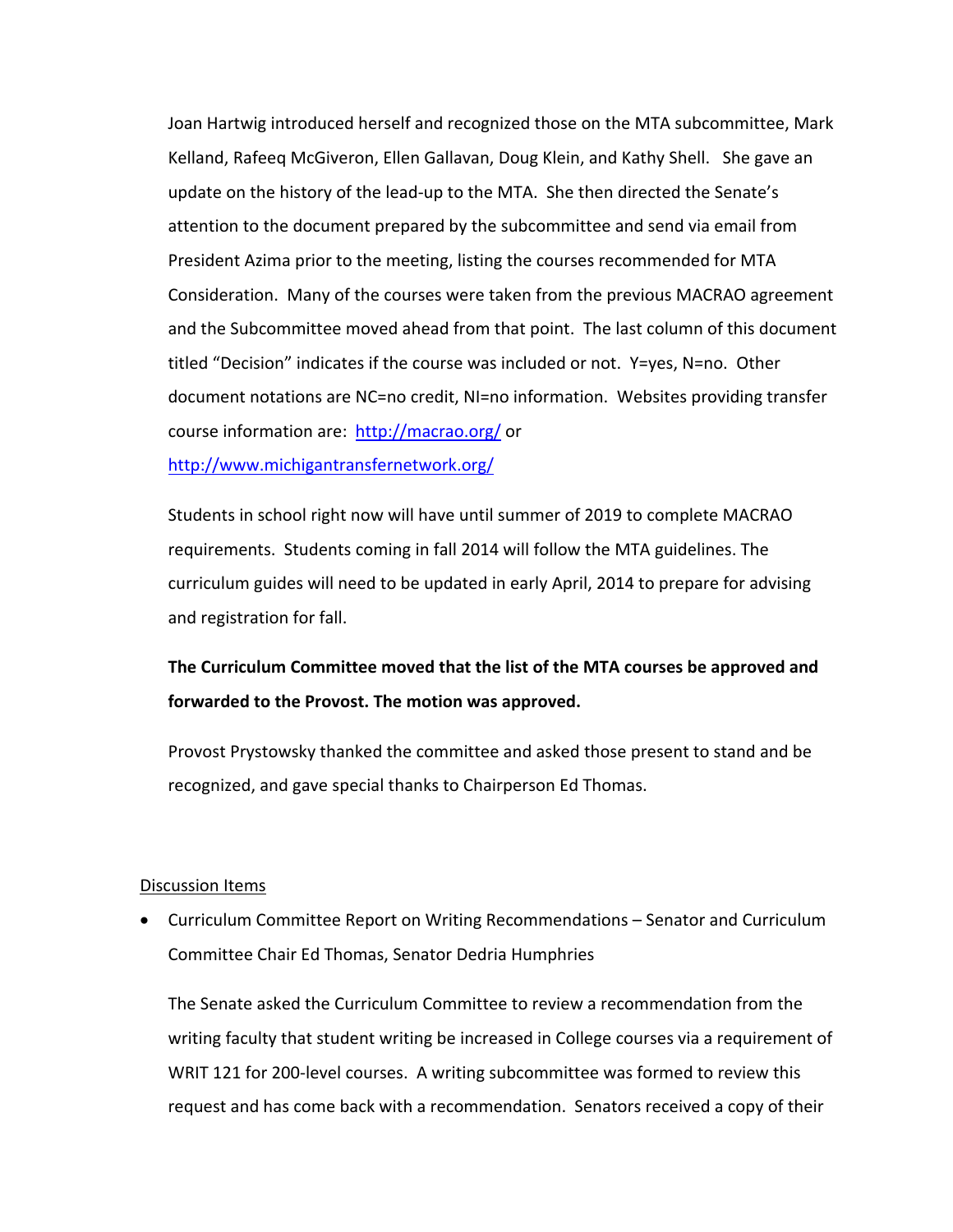document via email indicating 4 recommendations. Please review this document, which will go for action at the next Senate meeting.

It was recommended by Senator Thomas that the Writing Subcommittee recommendation be presented for action at the next Academic Senate meeting.

## Presentation – G2C Team on Student Success Early Warning System – Martine Rife, Veronica Wilkerson Johnson

Martine Rife introduced herself, she is a professor in English and the CTL, and Veronica Wilkerson Johnson, adjunct professor in CTL, and both are members of the Steering Committee of the Gateways to Completion (G2C). This Steering Committee has a recommendation for the senate to consider.

Martine and Veronica gave an update of the work of G2C and more specifically regarding the Early Alert Warning System. LCC is part of the G2C pilot for this system. This model would bolster all our efforts to increase retention and student success, and help identify quickly, within the first week of classes, those students who are at risk. There are several providers available for an Early Alert Warning system. Senator Kevin Bubb indicated the college has already done some collaborative work on this. An RFP is already out for a CRM and this is one of the components of that. If you are interested in participating in the review of RFP's, send an email to Senator Bubb.

Provost Prystowsky indicated that Center of Data Science is devising a brief survey that students would take before the class begins and throughout the course, which helps identify how they are doing and where we might need to intervene.

Two models are Arizona State (article in Change Magazine from Jan-Feb 2013 entitled "Improving Advising Using Technology and Data Analytics") and Georgia State University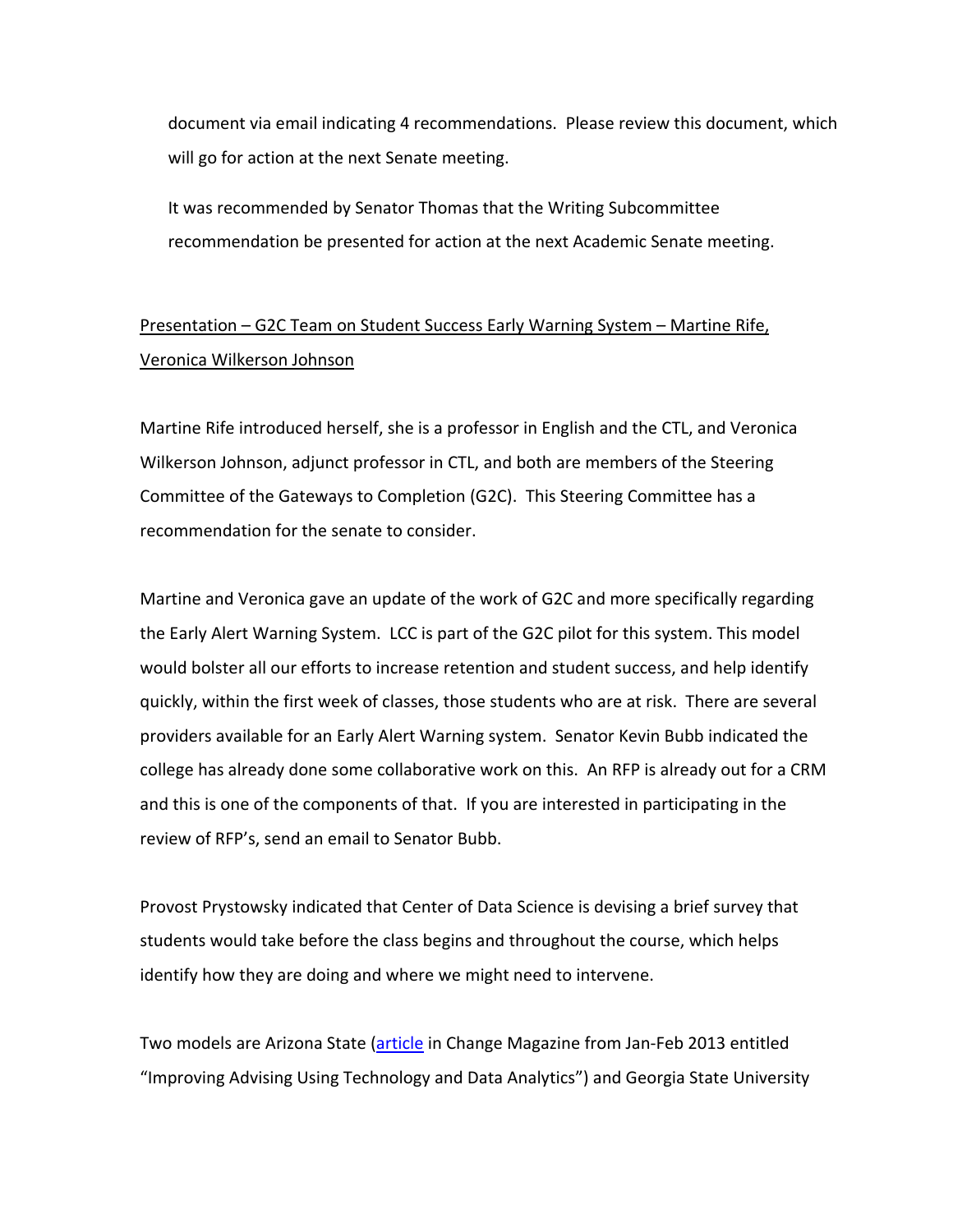(article from the EAB website). He reminded senators that LCC is a member of Community College Forum from the Education Advisory Board and encouraged folks to setup an account to gain access to their resources at http://www.eab.com/.

A copy of the G2C presentation was provided to senators via email and is also available on the Academic Senate public workspace. The CTE has a copy of a book if you are interested in learning more about early alert systems. Please provide feedback or questions to Martine Rife.

## Upcoming Academic Senate Elections – Senator Melissa Kamai‐Arambula, Academic Senate Secretary Christine Conner, Center for Data Science Director Matt Fall

Senator Kamai‐Arambula gave a presentation on the process for the upcoming elections for Academic Senators. Voting will be on Survey Monkey, not on paper, prepared by Senator Matt Fall in the Center for Data Science. There are issues with the student representatives and how that process will take place. We need to be sure all those running for seats, qualify. New senators will be introduced at the May 2 Academic Senate meeting. Please see Senator Kamai‐Arambula if you don't know if your term is up this semester, or if you have questions.

### Conversation with President Knight

Dr. Knight was delayed at a previous meeting and will be rescheduled for a future Senate meeting.

### Possible Future Agenda Items

Senator Eure‐Harris indicated a possible presentation from Support Services regarding concerns and challenges they hear from students. President Azima asked her to send a proposal to him for consideration at a next senate meeting or possibly at professional activity days.